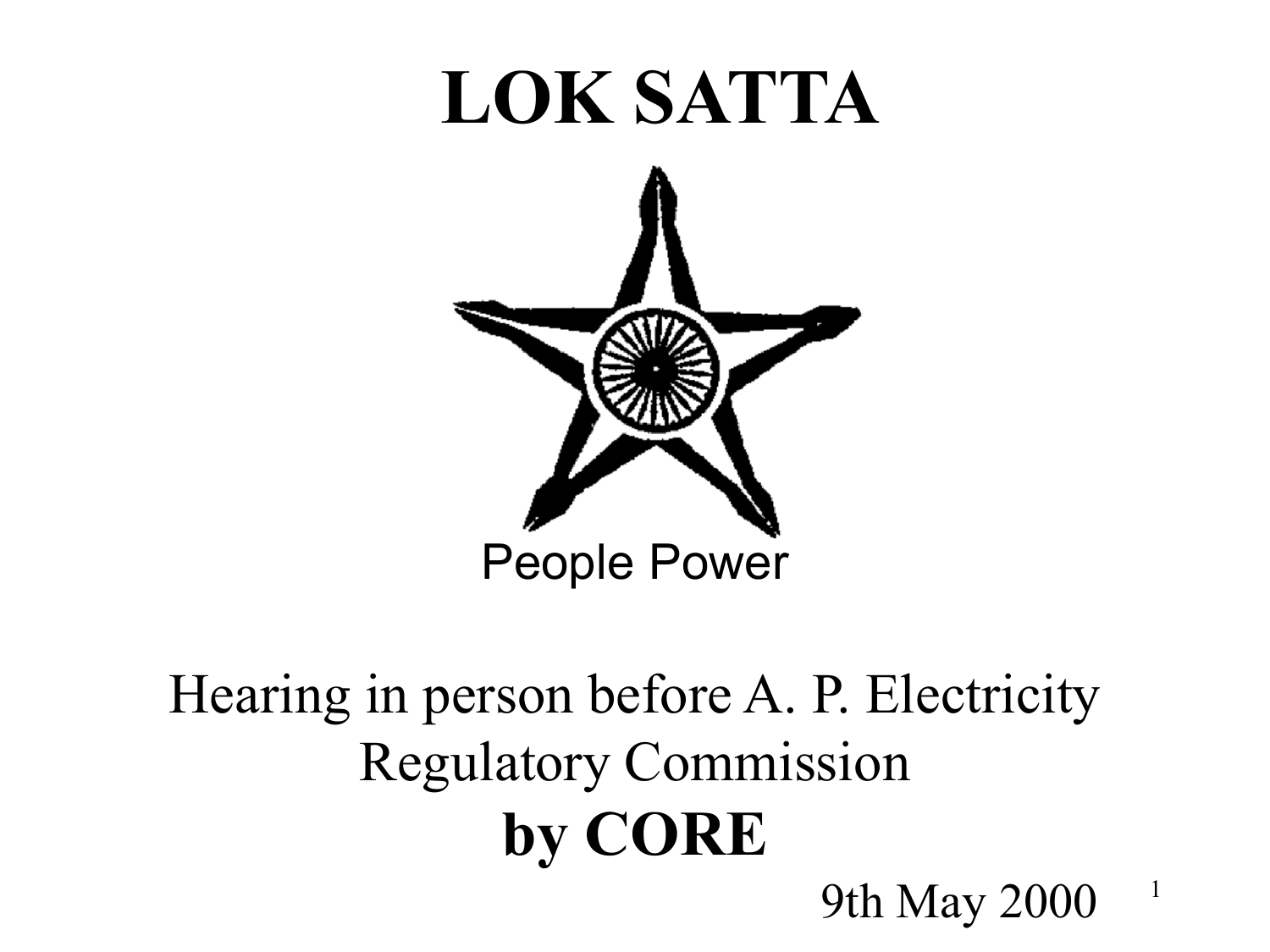# Additional Information required.

- APERC guidelines issued to APTRANSCO for filing of Tariff revision.
- Copy of Agreement between APGENCO and APTRANSCO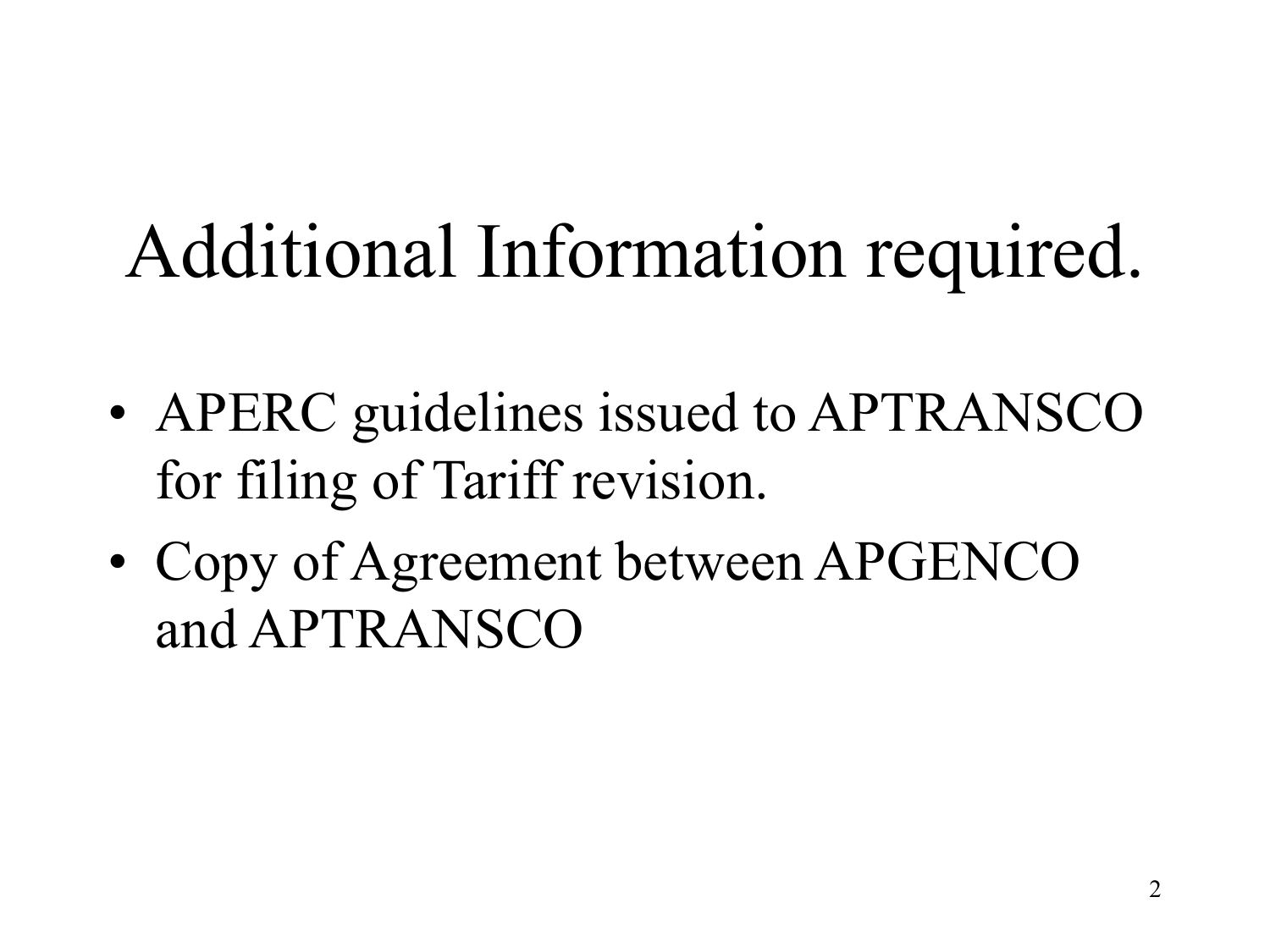# Preliminary objections raised by FAPCCI:-

- No application filed by the four Distribution Companies.
- Better promptness required by APTRANSCO in supplying necessary information.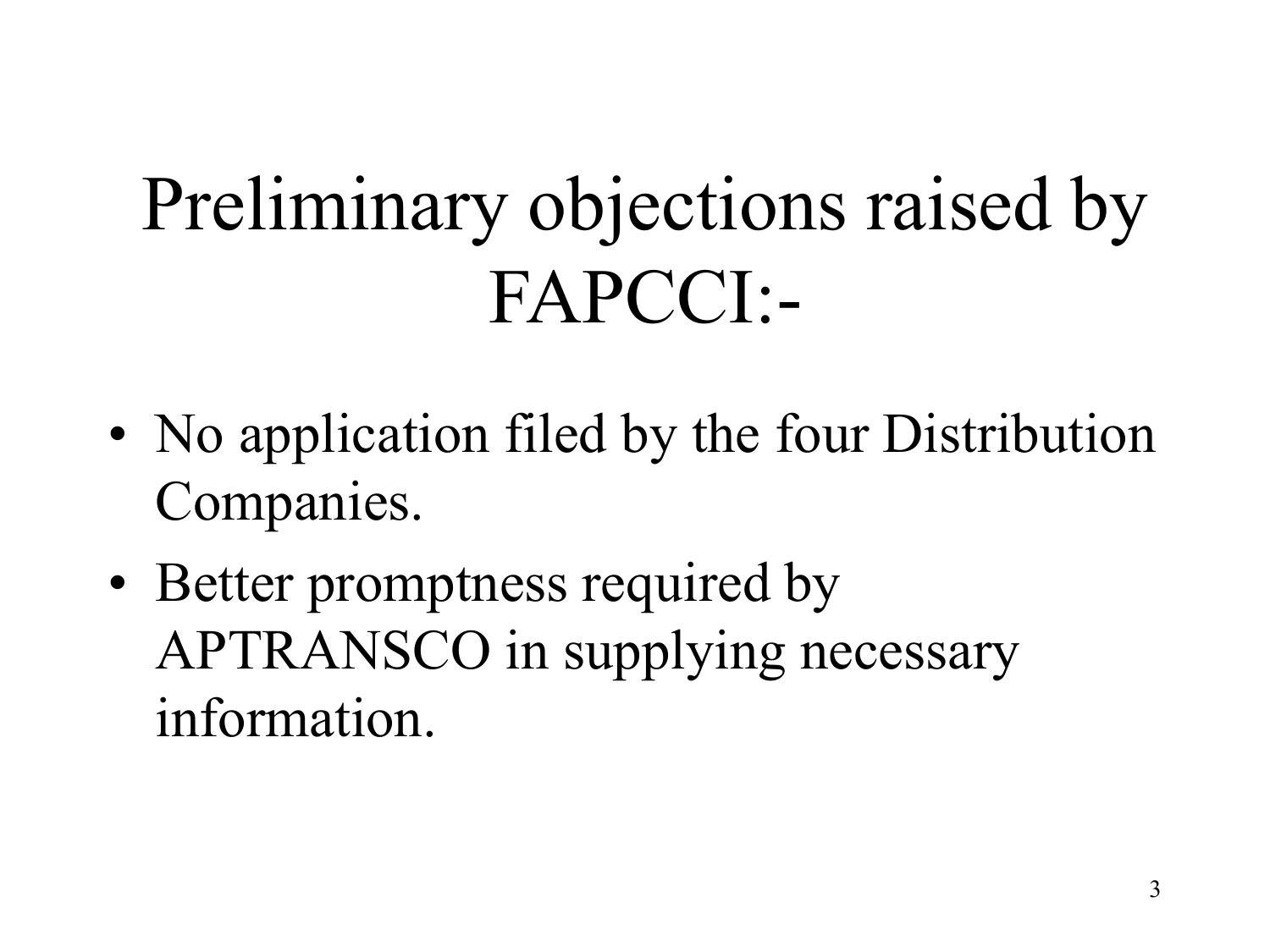# Our Approach:-

- Improve performance
- Improve customer service
- Improve bottomline.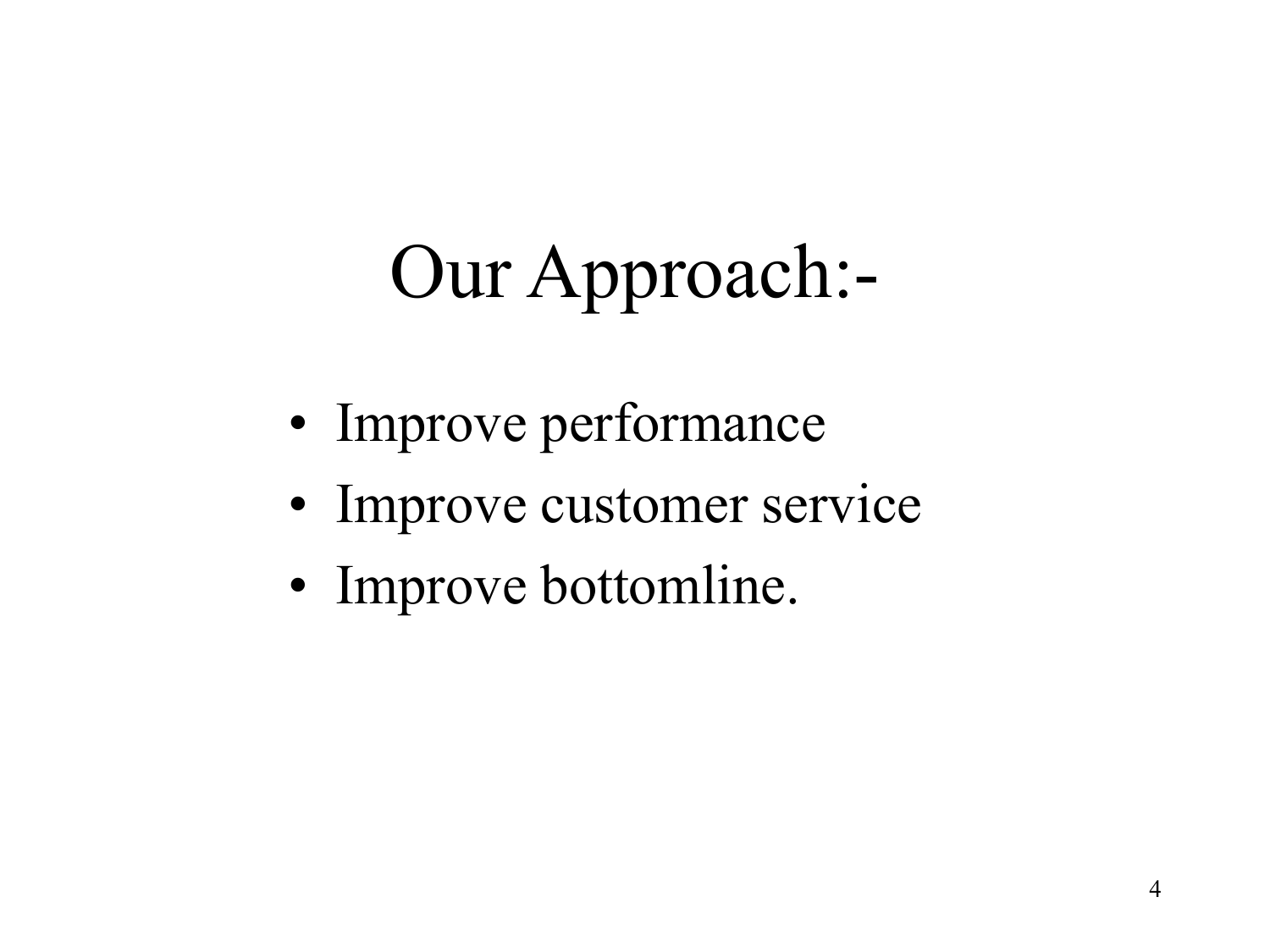# Transmission and Distribution losses

- Need for measurement and not estimation
- Need for drastic reduction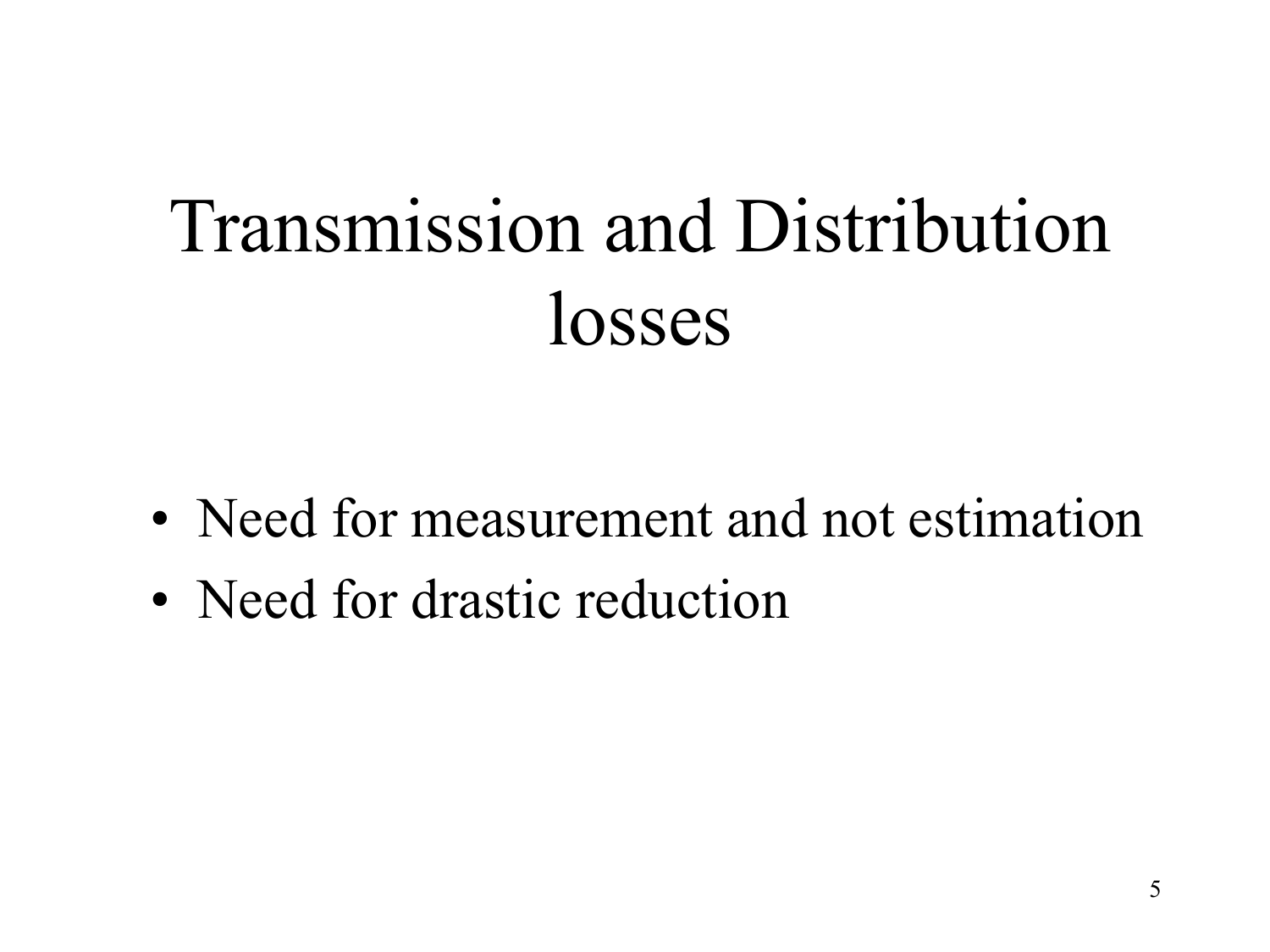# Power to be purchased

- Least Cost Solution in order of merit
- Supreme Court Order
- MERC Order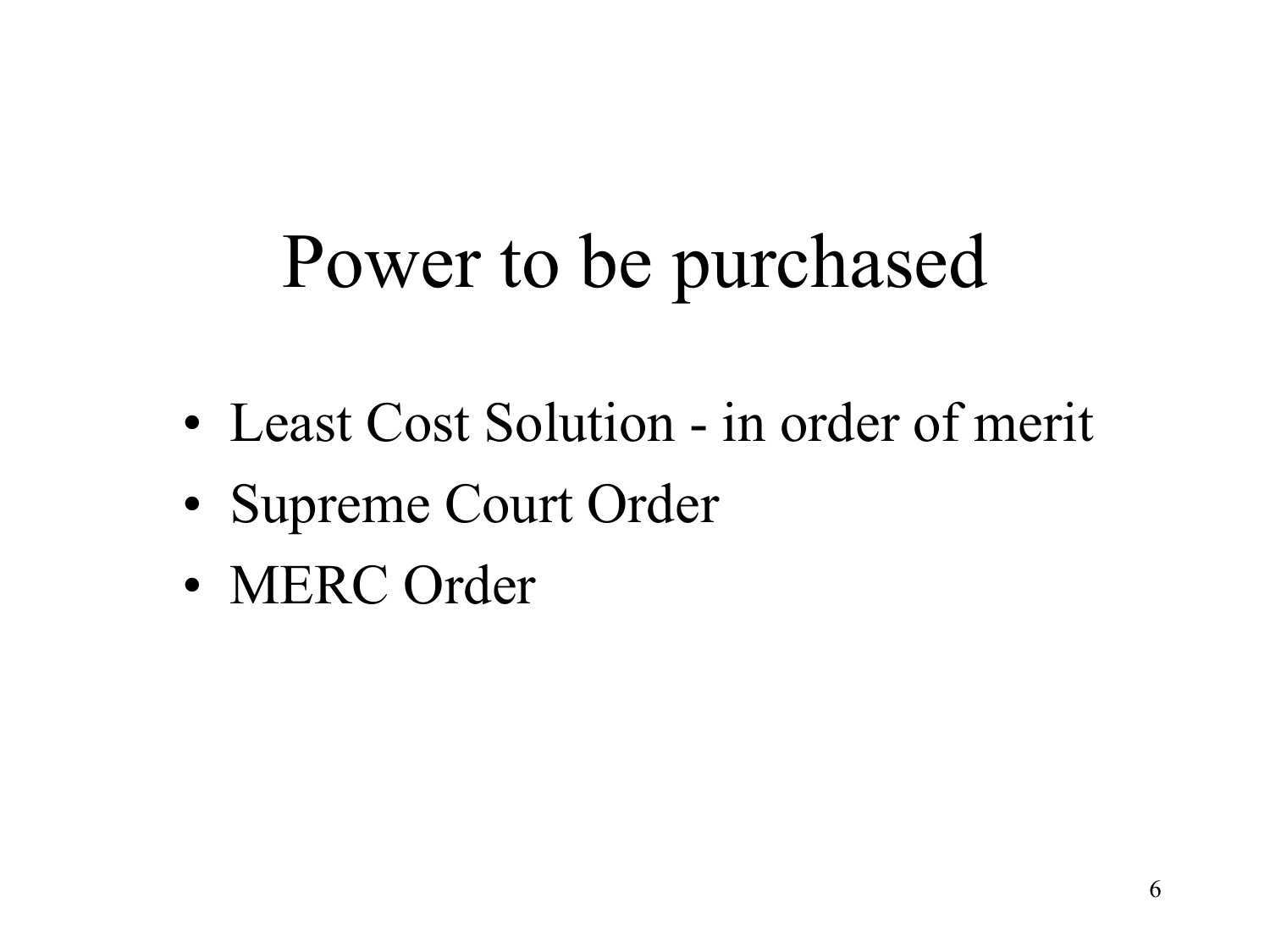# Agricultural Sector

- Need for measurement and not estimation
- Need for efficient utilisation
- Commission to spell out reasonable tariff and the Govt. of AP to spell out socially desirable tariff and guarantee
- The difference on month to month basis
- To entire customers to change over to metered tariff, offer an option
	- » Subsidised metered tariff or
	- » Less Subsidised flat HP based tariff
	- » MERC has approved a tariff of Rs. 1.10 per unit. (Metered)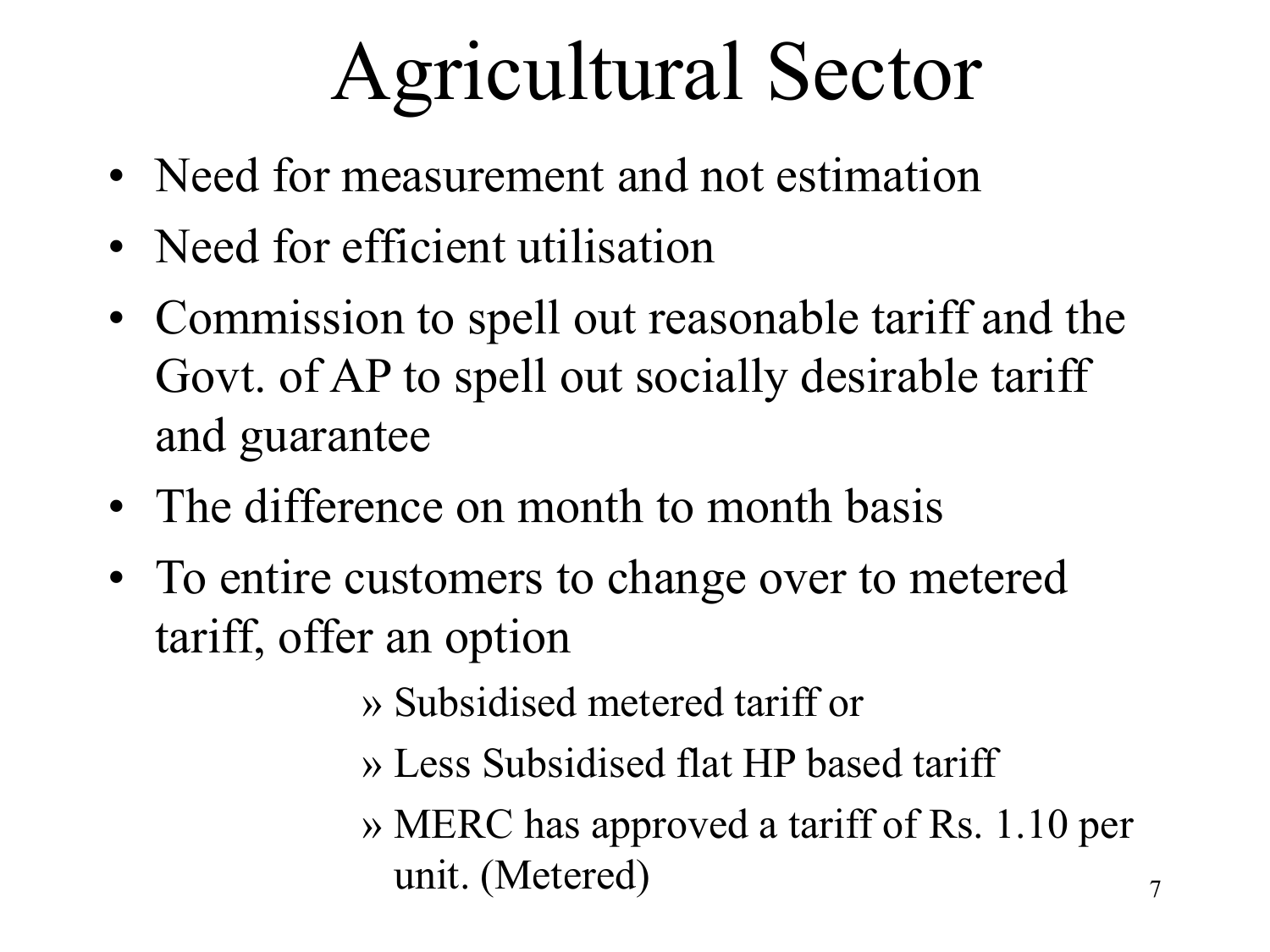# Efficiency Improvements

- Reduce drastically number of distribution transformers burning out. (60,000 per year)
- Reduce the number of Defective meters in service. Do we know the figure to-day?
- Reduce theft: Transformer Committees, involve stake holders.
- Accountability, of APTRANSCO employee
- Deterrent Summary punishment
- Improve meter reading, billing and collection.
- Conduct a mass awareness campaign to improve agricultural efficiency.
- Inform Govt. of AP that they will have to bear interest charges for subsidy promised but not paid.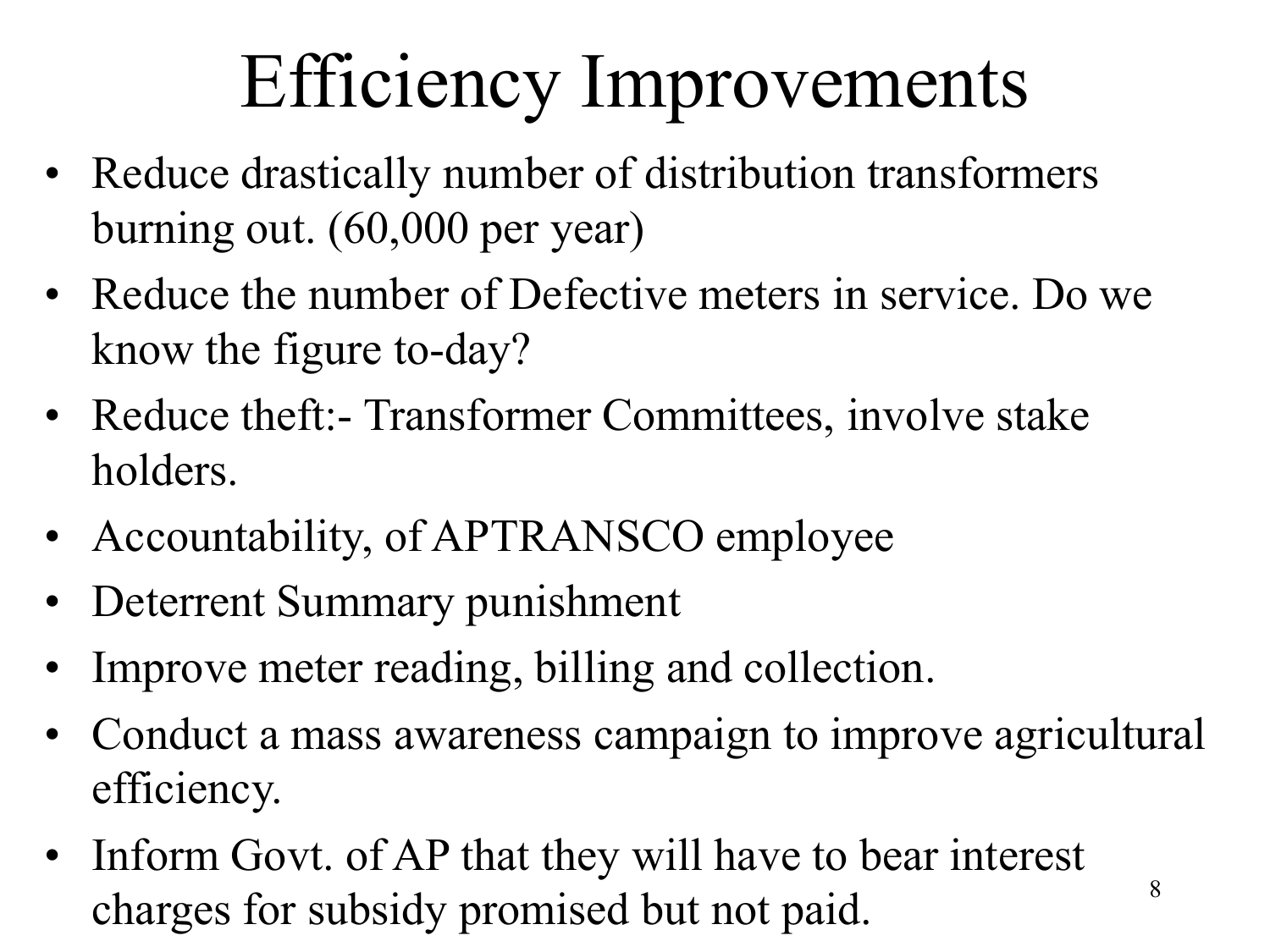Demand Submission of Load Forecasts and Power purchase plans for next three years and thrown them open for public debate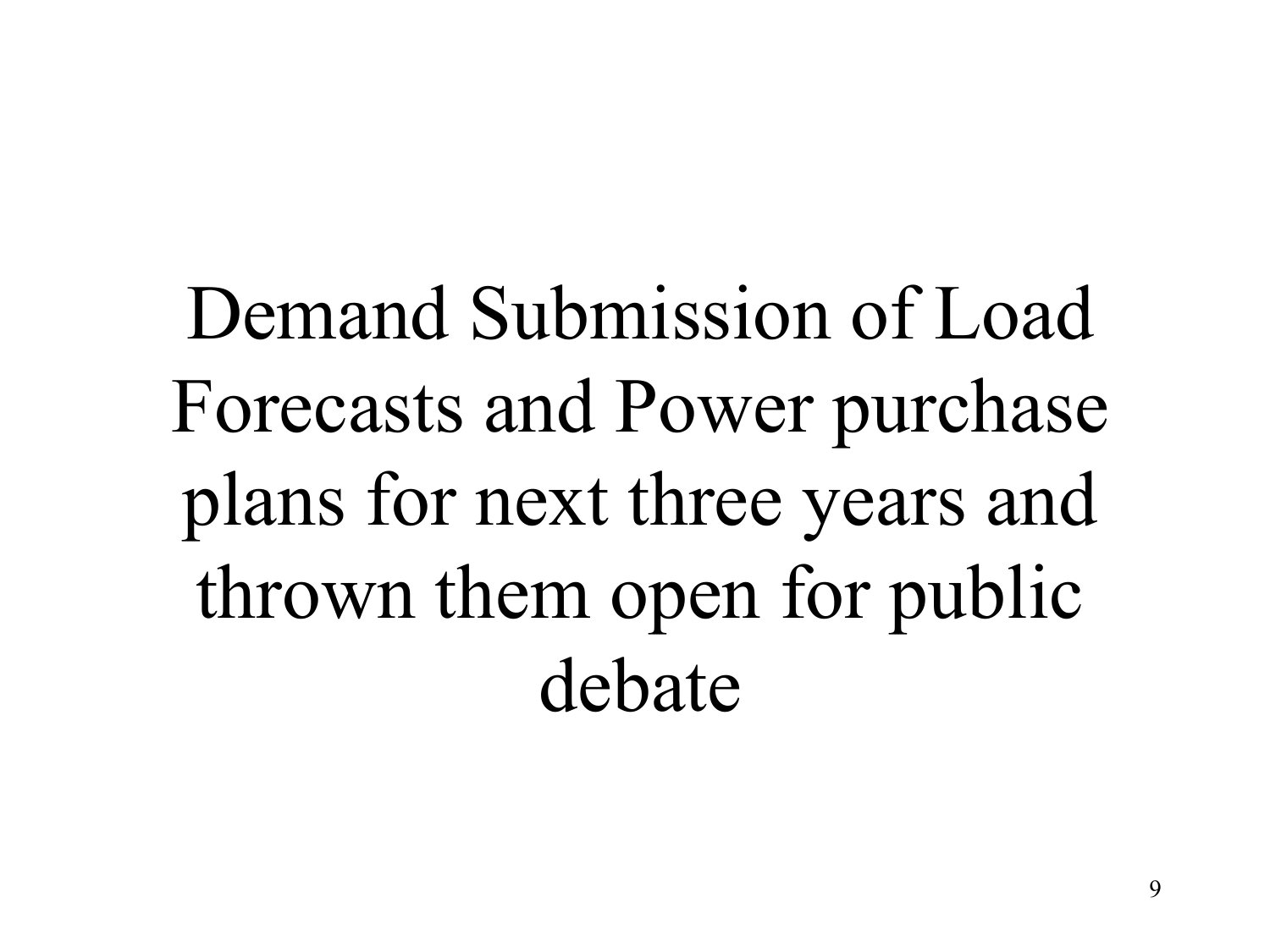Announce that tariffs will, over next three years move as close to "Cost to Serve" as possible, unless directed by GOAP and duly subsidised in cash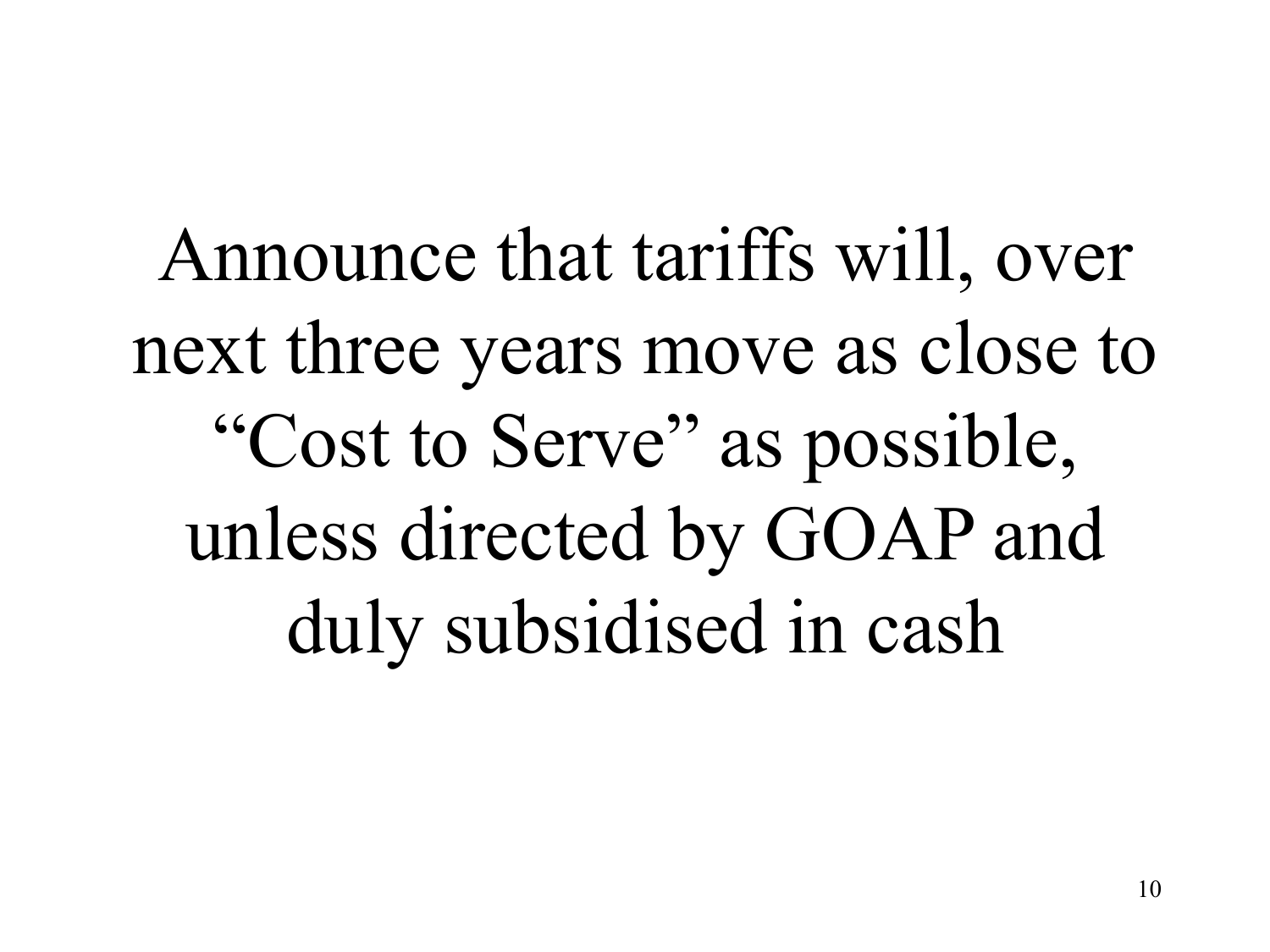# Announce that cross subsidies will be drastically reduced over the next 5 years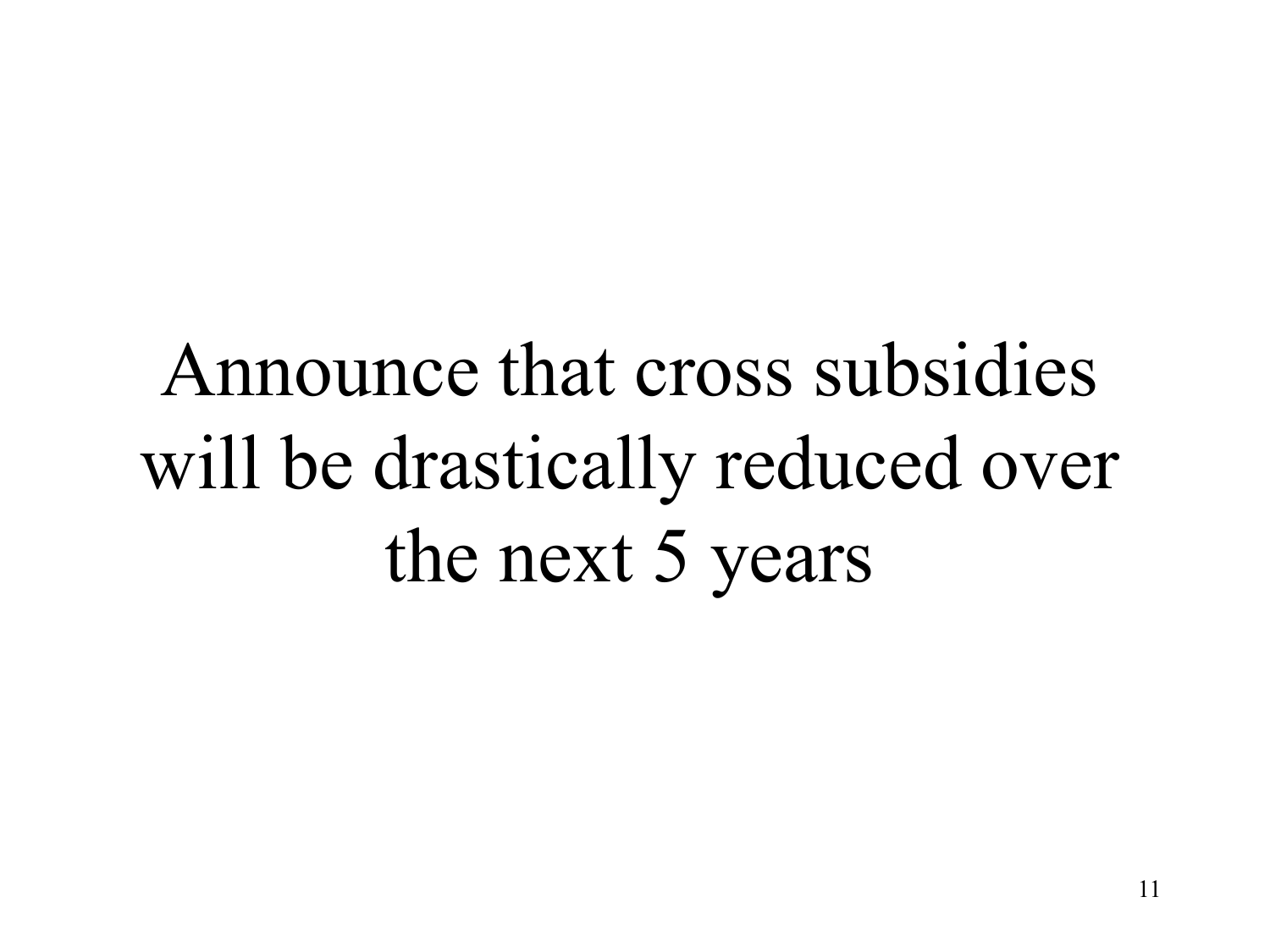# Announce that theft of energy will be restricted to 2% by 31 March 2002.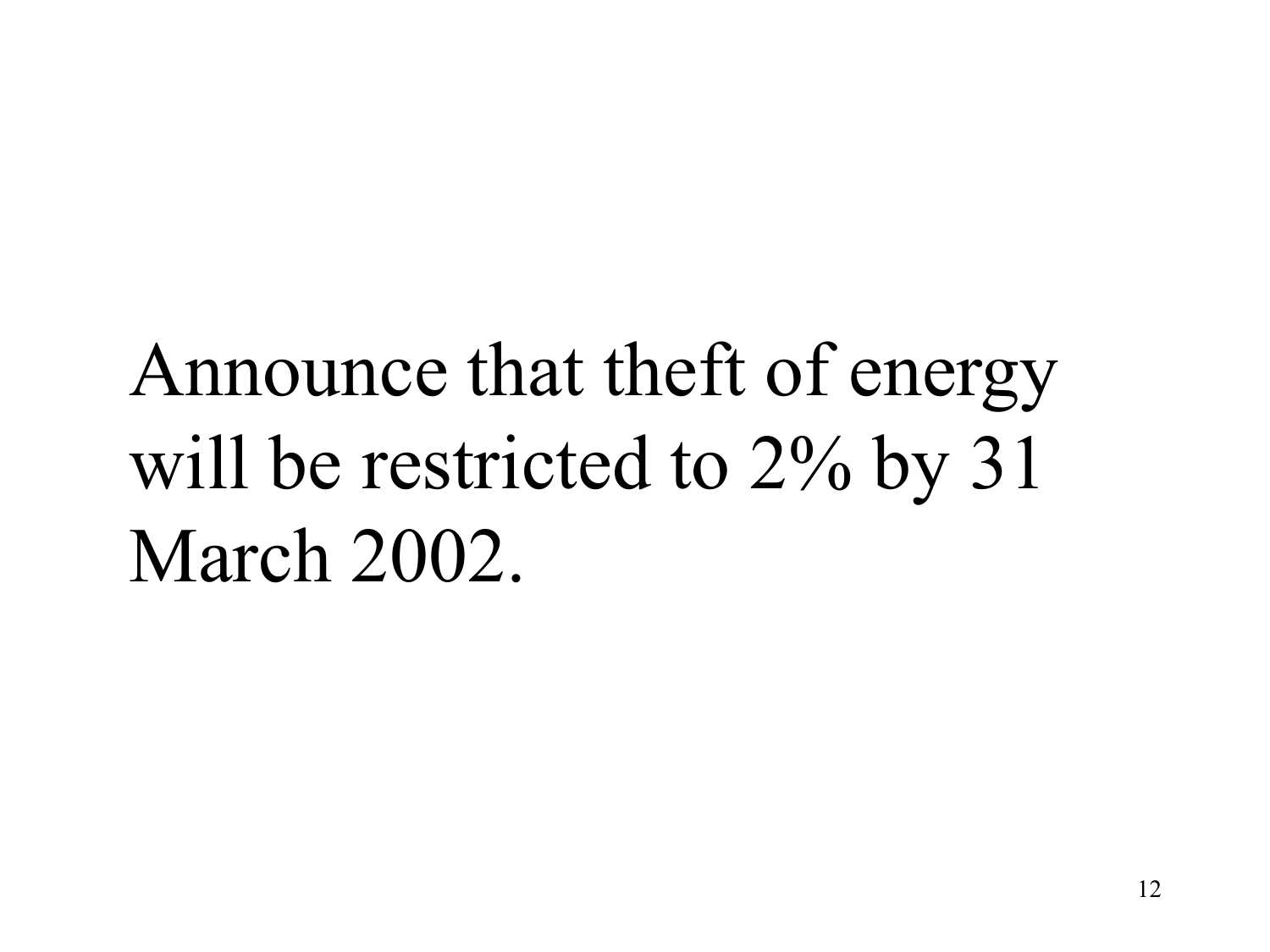# Power Purchase henceforth will be on least cost basis on order of merit.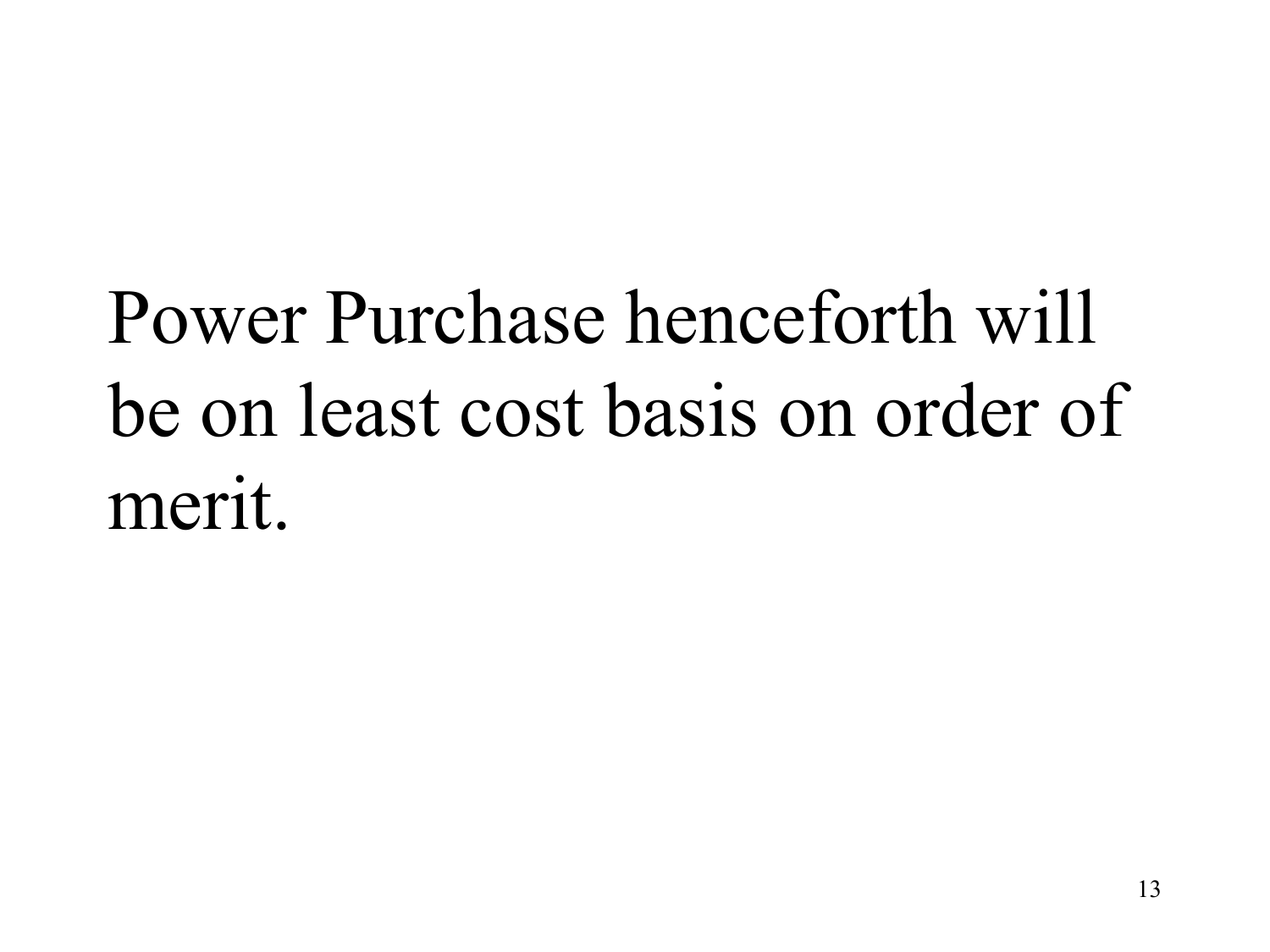No major capital investments shall be made without the prior approval of APERC.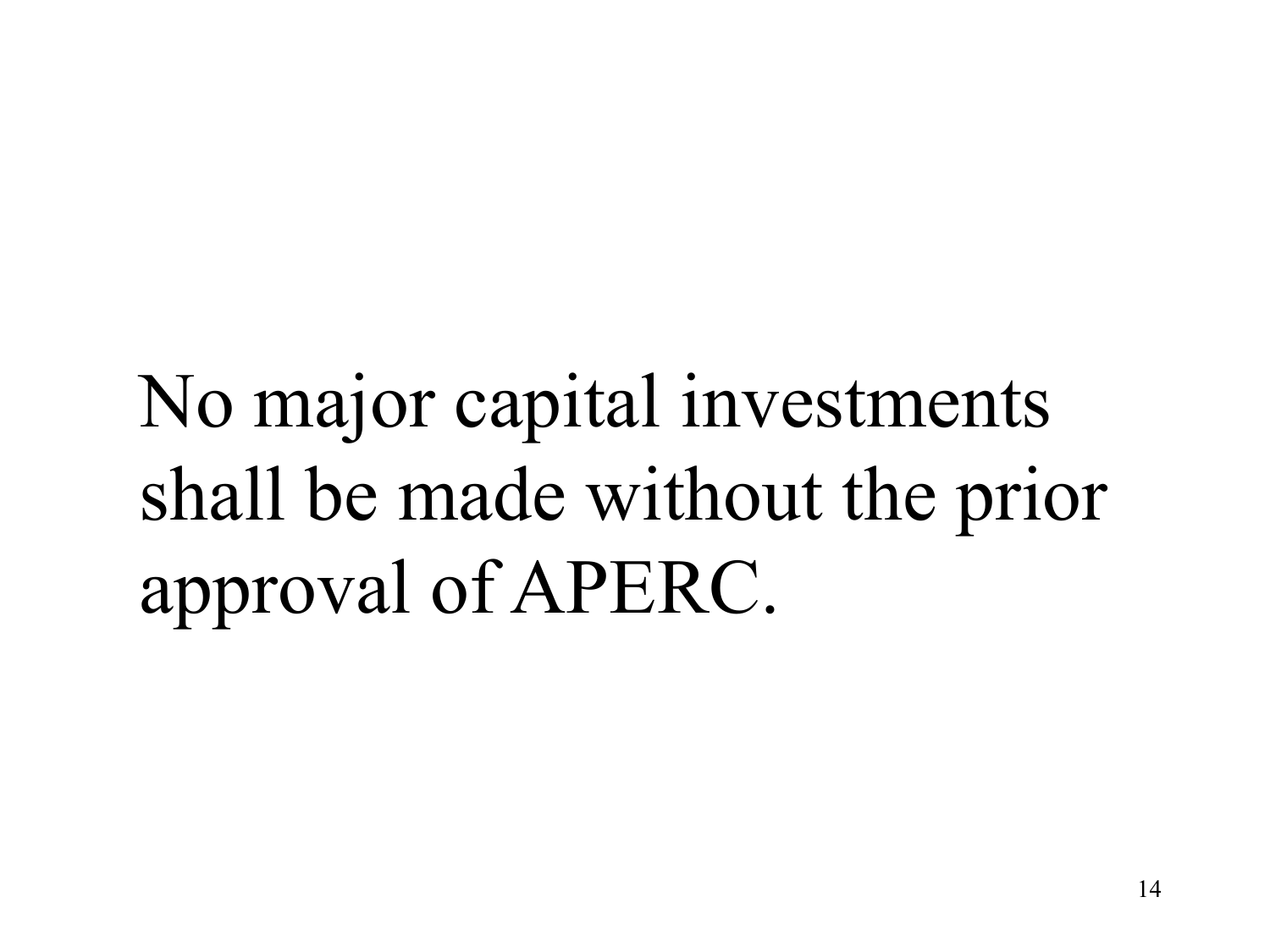#### Guidelines for Performance Standards

Time schedules shall be announced and adhered to e.g:-

a. Frequency shall be under limits laid down by law with immediate effect. Voltages shall be as laid down by law in all the towns of AP by 31st March 2002.

> b. Penalty for non-Quarterly reporting and monitoring by APERC and CAC.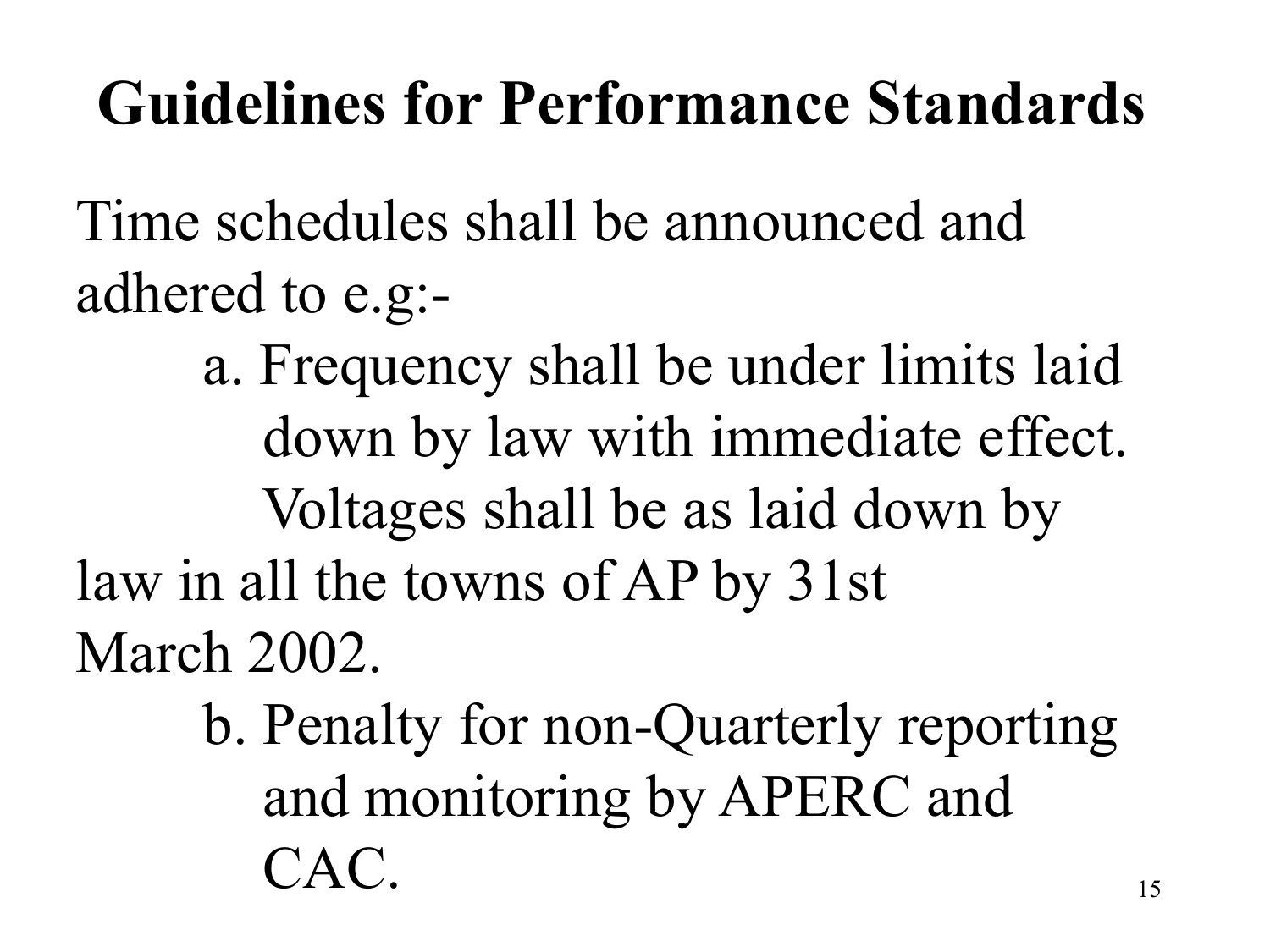Govt. of AP should be persuaded to encourage drip-irrigation and other energy saving devices.

Govt. of AP should be persuaded to encourage non-conventional energy generation.